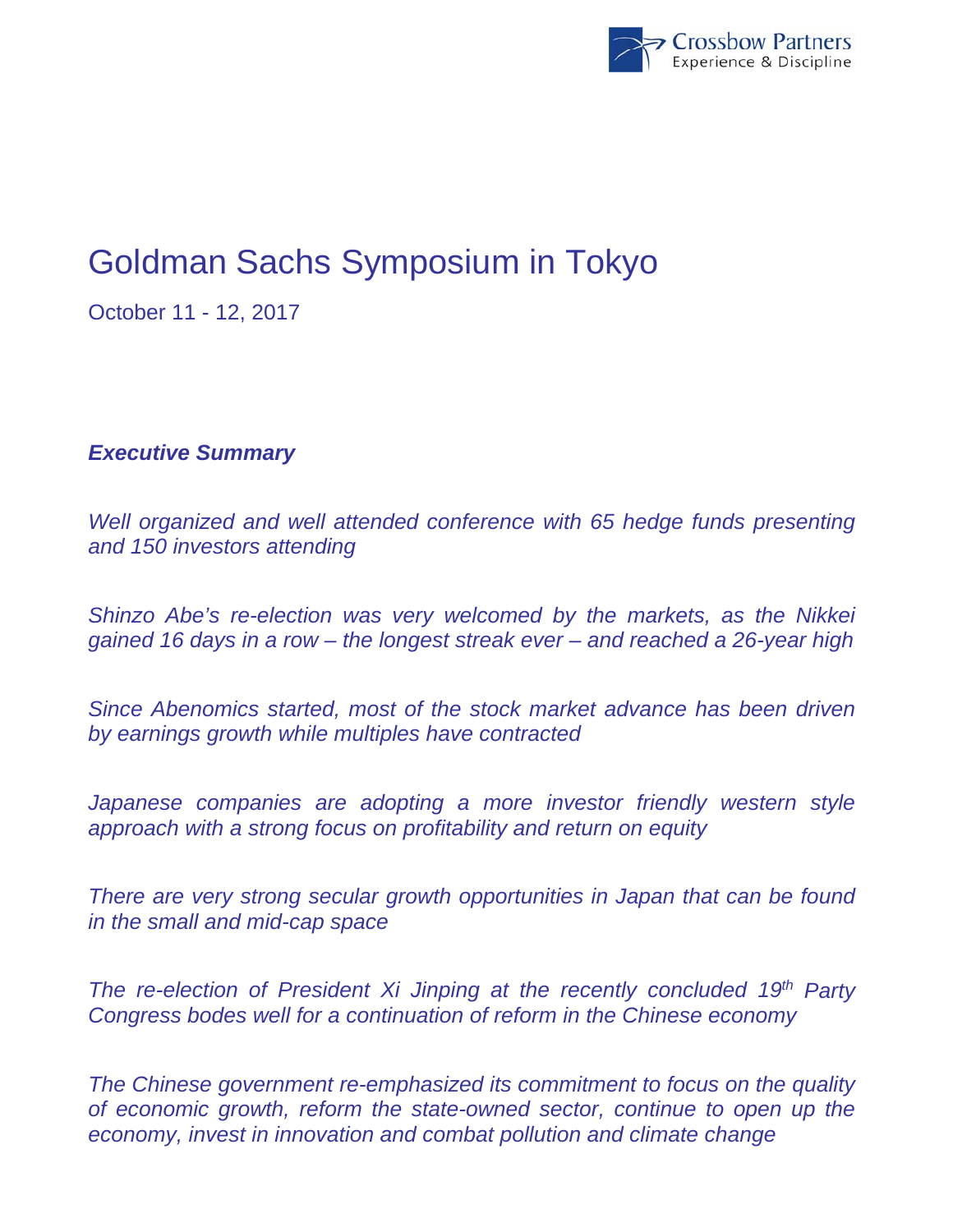

### **Japanese economy and market outlook**

The current economic expansion in Japan that started in 2013 with the emergence of Abenomics is now 58 months long and has surpassed the second longest economic expansion period since WW2 the so-called "Izanagi boom" (57 months from 1965 to 1970). Japan seems to be well on track to surpass the longest postwar expansion period, the "Izanami Boom", which lasted 73 months from 2002 to 2008.

#### **The impact of Abenomics**

Consumer confidence has recently hit a 4-year high, business conditions are improving and unlike during the economic expansion before the global financial crisis, small businesses are reasonably upbeat. The unemployment rate has reached a 22-year low, corporate profits rose to record levels with Japan Inc. adopting a more investor friendly western style approach with a stronger focus on profitability and return on equity. Recently, the stock market reached a 26-year high.

|                                  | December 2012 | October 2017 | Change     |
|----------------------------------|---------------|--------------|------------|
| USD/JPY rate                     | 86.6          | 112.3        | $+29.7%$   |
| Unemployment rate                | 4.3           | 2.8          | $-1.5$ pp  |
| Job offers to applicants - ratio | 0.83          | 1.52         | $+0.69$ pp |
| Nikkei 225 Index                 | 10'395        | 22'012       | $+112%$    |
| <b>Topix Small Index</b>         | 1'010         | 2'325        | $+130%$    |

Source: Bloomberg, Japan Ministry of Wealth, Labour and Welfare, Ministry of Finance

Since the beginning of 2013, Japanese stocks have outperformed major developed equities in local currency terms:



Source: Bloomberg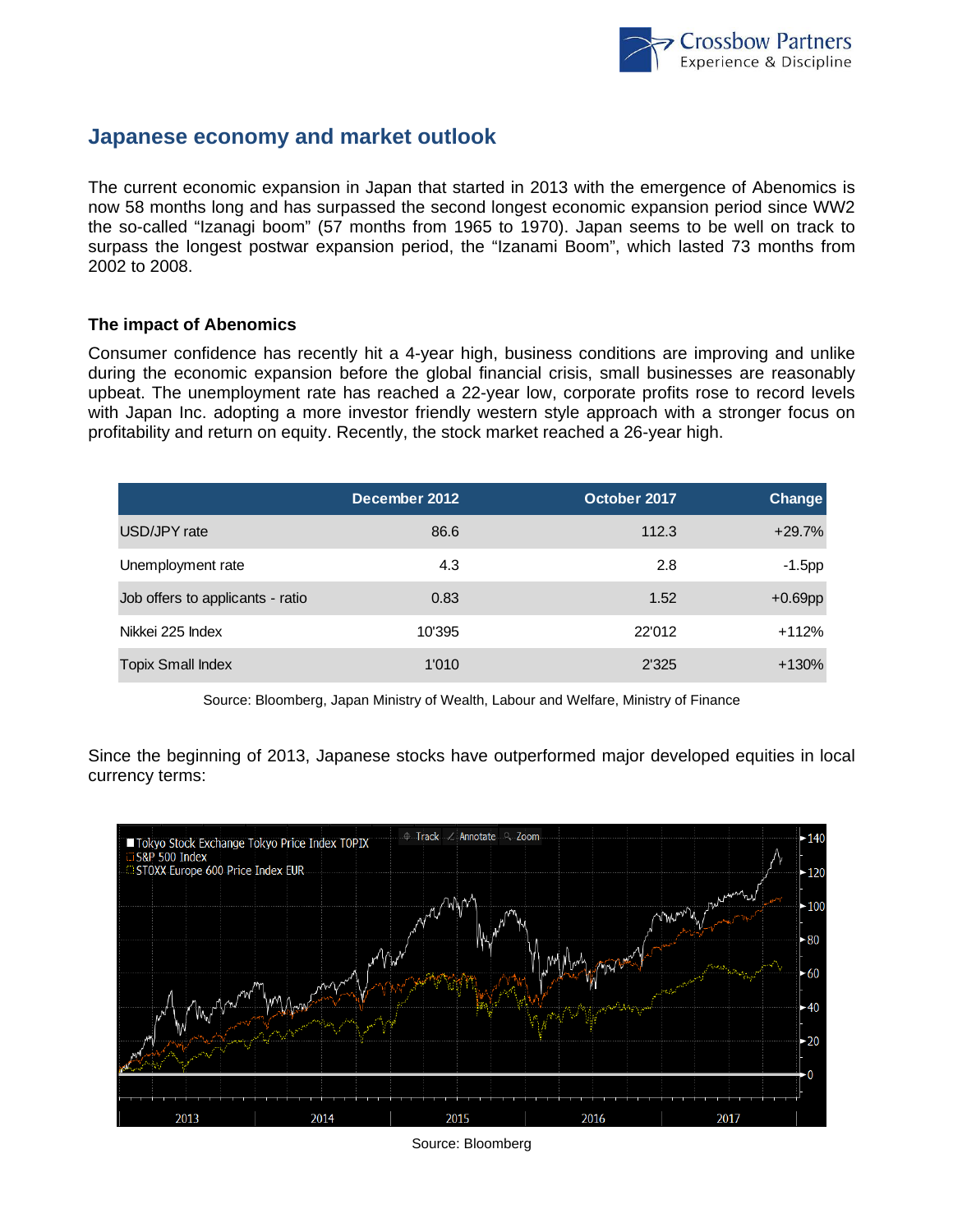

Despite the strong outperformance, Japanese equities still trade cheaper than their US and European counterparts on a forward P/E basis. According to Factset, the forward P/E ratio for Japan stood at 14.2x, versus 17.9x for the US and 15.1x for Europe at the end of October. When comparing the different drivers of stock returns, one gets very interesting results. As can be seen on the following chart, the entire advance in Japanese stocks can be attributed to earnings growth, while valuations have contracted from 18x P/E to 16x P/E. This is different to the US or Europe, where multiple expansion has been more or less the main driver of returns.



Given that Japan is perceived to be a large export nation, the expectations on the Nikkei's performance are closely linked to the expectations regarding the local currency, meaning that a weak JPY should lead to gains in the Nikkei and vice versa. Historically, this correlation has not always been true. From 2002-2006 for example, the JPY strengthened, while the stock market appreciated. When looking at Japan's GDP composition, exports account for only 16% while domestic consumption makes up 59% of GDP. From this perspective, investors should not be surprised to see a stronger JPY together with a stronger stock market as evidenced this year (+3% respectively +16%).

#### **Job market**

The Japanese job market is very tight, with an unemployment rate of 2.8% (lowest since 1993). The job offers to applicant-ratio of 1.5 just hit a 43-year high, meaning that there are 50% more job offerings than Japanese seeking jobs: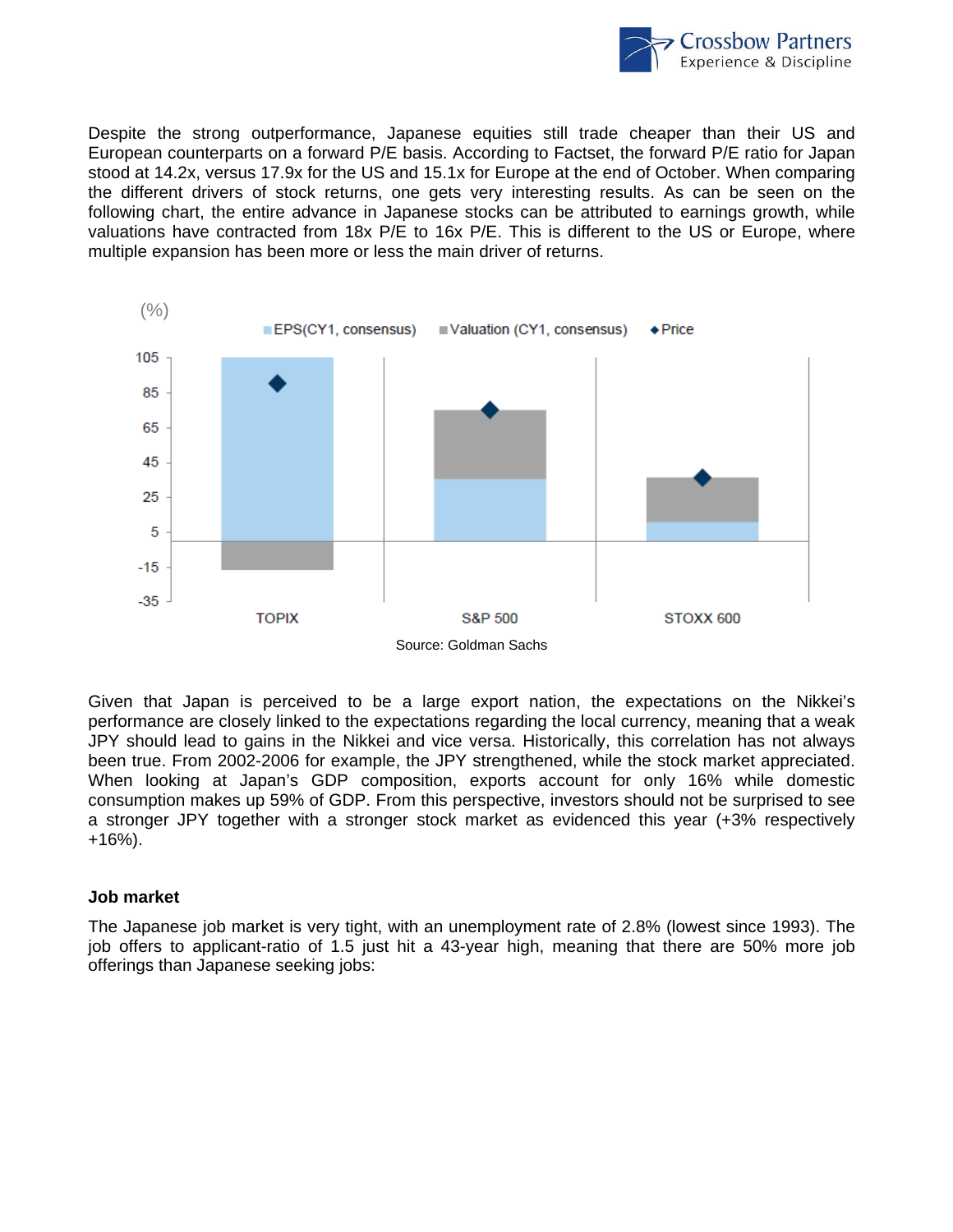



Source: Ministry of Health, Labour and Welfare

Looking at the labour participation, Japan is one of a few OECD nations at present which are reaching record high labour participation rates, as more women and elderly people are entering the workspace. On a proportional basis, there are today more women working in Japan than in the US. Current nominal wage growth is 2.7% and we are seeing evidence that wages and incomes are growing. Faced with the shortage of labour, Japanese companies are forced to invest in productivity enhancement. This comes at a time, when they are holding record amounts of cash. The total amount of cash held by Japanese non-financial corporations is about 40% of GDP which is four times higher than in the US (10%).

#### **Small and mid-cap outperformance**

Japanese small and mid-caps have enjoyed a nice outperformance in the last couple of years. When looking at Japan, most investors measure its performance versus other countries by citing the Nikkei 225 Index, which is a bit misleading. Given its price-weighted calculation methodology, just 10 companies make up 30% of an index which is comprised of over 200 companies. Those heavy weightings of giant conglomerates explain a large part of the underperformance of the index. Beneath the lumbering corporate giants that dominate Japan's main equity indices lies a tier of a small and mid-cap companies whose business models are typically more streamlined. There are many companies that experience high earnings growth due to some secular growth opportunities in Japan. Such opportunities can be found in nursing care, generic medicine, funeral services, work style reform (recruiting agencies), labour shortage (companies offering education, workforce retraining and automation solutions) etc.

#### **Inbound tourism**

An area of strong growth is inbound tourism. As part of its growth agenda, Prime Minister Abe set the goal to double the number of foreign tourists to 20 million by 2020. Having already met the target as early as 2016, the government has revised up its target to 40 million by 2020 and to 60 million by 2030. The number of tourists travelling to Japan has tripled since 2012 and visitation growth has outpaced the rates in the rest of the world by a wide margin: